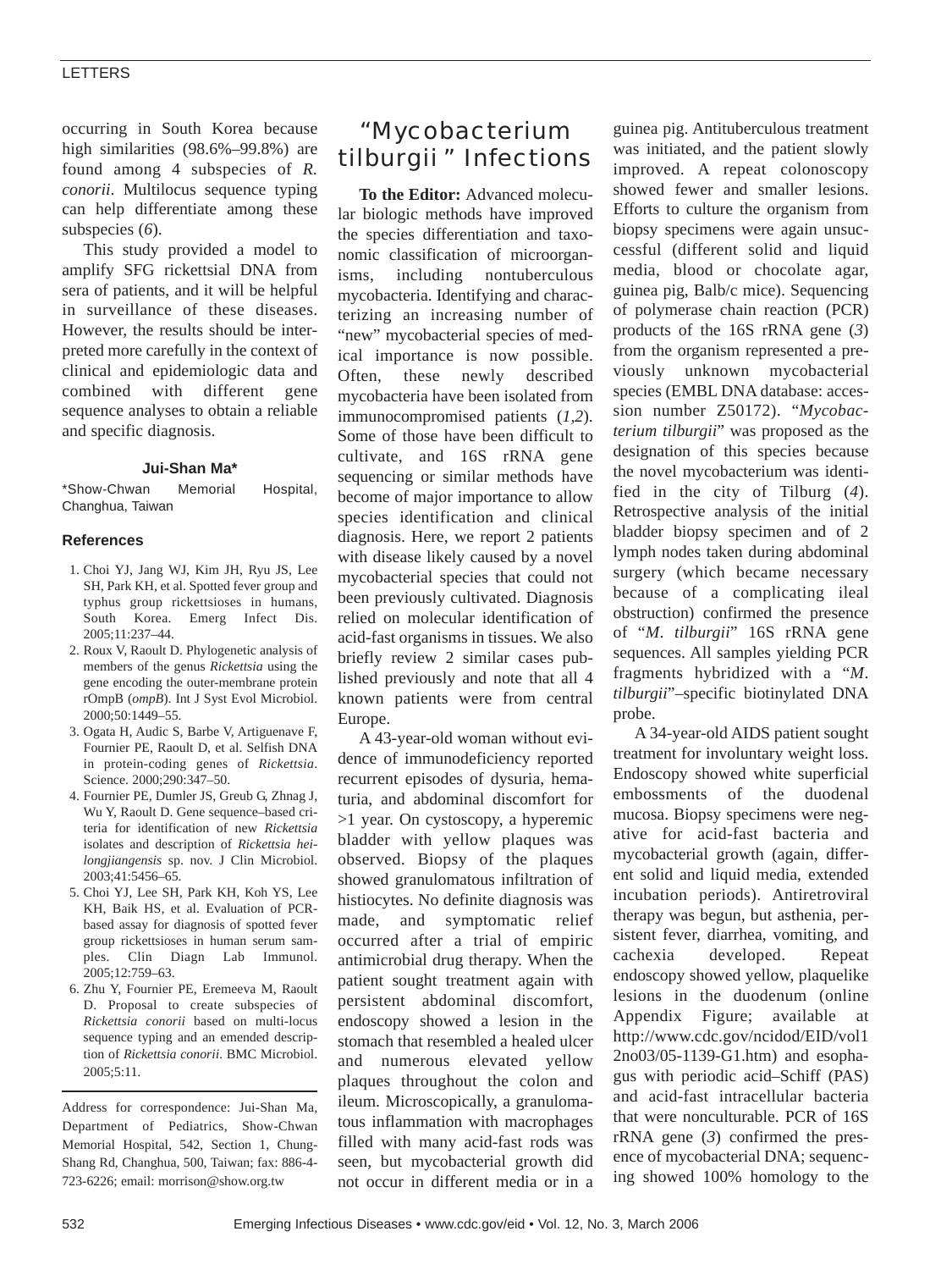species with the proposed name "*M. tilburgii*" (*4*). Retrospectively, "*M*. *tilburgii*" 16S rRNA was present in the initial duodenal biopsy specimen, when no mycobacteria were detected microscopically. Combination therapy led to a gradual disappearance of fever and diarrhea. The patient's weight increased, and the lesions disappeared (Table). Control endoscopy results were unremarkable, although duodenal biopsy specimens showed PAS-positive material. Mycobacterial DNA was no longer detectable.

We believe that the identified acidfast organism named "*M*. *tilburgii*" was the causative agent of illness in the 2 patients. First, the clinical and histopathologic appearance of the lesions is compatible with mycobacterial infection. Second, the finding that the macrophages in these lesions contained large numbers of acid-fast bacteria supports the conclusion that mycobacterial infection caused the lesion. Third, the involvement of normally sterile locations such as lymph nodes, and the improvement after antimycobacterial therapy with disappearance of the lesions, acid-fast organisms, and mycobacterial DNA supports a causative role of the organism rather than a bystander role.

Attempts to culture the organism from biopsy specimens and resection materials remained unsuccessful, although specific requirements for organisms like *M*. *genavense,* a mycobacterium that also is not cultivable on regular mycobacterial media (*5*), were met. Diagnosis therefore had to rely on sequencing of PCR products. Based on 16S rRNA homology, "*M*. *tilburgii*" shows close relationship to *M*. *sherrisii,* a *M*. *simiae*–related mycobacterium (*6*) that probably corresponds to *Mycobacterium* strain IWGMT 90143 (accession no. X88906) (*7*). "*M*. *tilburgii*" also has a high homology to *Mycobacterium* sp. Murphy, a mycobacterial species that is considered the cause of canine lepra and that also has not been cultivated so far (*8*) (accession no. AF144747).

These 2 patients double the number of patients reported previously (Table). Both previously reported *M. tilburgii* patients had AIDS, 1 of whom had a disease similar to that of the second patient in this report (*9*). Taken together, 3 patients had gastrointestinal involvement with yellow mucosal plaques (Appendix Figure), and 1 patient had pulmonary nodules (*10*). One of the 4 patients did not have a detectable immunodeficiency, yet had gastrointestinal and urinary bladder lesions. Although complications occurred, treatment was successful in all 4 cases with usual anti– *Mycobacterium avium* complex therapy. Interestingly, all 4 patients so far are of middle-European descent. This

species may be geographically confined, similar to the occurrence of *M*. *malmoense* in which most clinical isolates come from northern Europe (*1*).

# **Dirk Wagner,\* Margreet C. Vos,†‡ Anton G.M. Buiting,‡ Annerose Serr,\* Anneke M.C. Bergmans,§ Winfried V. Kern,\* and Leo M. Schouls¶**

\*University Hospital, Freiburg, Germany; †Erasmus University Medical Center, Rotterdam, the Netherlands; ‡St Elisabeth Hospital, Tilburg, the Netherlands; §Franciscus Hospital, Roosendaal, the Netherlands; and ¶National Institute of Public Health and the Environment, Bilthoven, the Netherlands

### **References**

- 1. Brown-Elliott BA, Griffith DE, Wallace RJ Jr. Newly described or emerging human species of nontuberculous mycobacteria. Infect Dis Clin North Am. 2002;16:187–220.
- 2. Wagner D, Young LS. Nontuberculous mycobacterial infections. Infection. 2004;32:257–70.
- 3. Kirschner P, Springer B, Vogel U, Meier A, Wrede A, Kiekenbeck M, et al. Genotypic identification of mycobacteria by nucleic acid sequence determination: report of a 2 year experience in a clinical laboratory. J Clin Microbiol. 1993;31:2882–9.
- 4. Buiting A, Vos M, Bergmans A, Schouls L. A new mycobacterial species causing disseminated infection. 35th Interscience Conference on Antimicrobial Agents and Chemotherapy. San Francisco 1995; Abstract K45. Washington: American Society for Microbiology; 1995.

| Table. Characteristics of patients with confirmed "Mycobacterium tilburgii" disease* |             |           |                                                             |                                                                                                                              |                    |            |
|--------------------------------------------------------------------------------------|-------------|-----------|-------------------------------------------------------------|------------------------------------------------------------------------------------------------------------------------------|--------------------|------------|
|                                                                                      | Immuno-     | CD4 count |                                                             |                                                                                                                              |                    |            |
| Sex (age, y)                                                                         | suppression | (cell/µL) | Disease manifestation                                       | Treatment (duration, mo)                                                                                                     | Diagnosed in       | Reference  |
| F(45)                                                                                | No          | Normal    | Bladder, intestinal<br>lymphnodes, stomach,<br>ileum, colon | Pyrazinamide, isoniazid, rifampin (5);<br>ethambutol, ciprofloxacin,<br>clarithromycin, rifampin (11);<br>surgical resection | The<br>Netherlands | This study |
| M (34)                                                                               | <b>AIDS</b> | 37        | Esophagus, duodenum                                         | Ethambutol, clarithromycin,<br>rifabutin (5)                                                                                 | Germany            | This study |
| M (35)                                                                               | <b>AIDS</b> | 20        | Duodenum, abdominal<br>lymph nodes                          | Ethambutol, clarithromycin,<br>rifabutin (12†)                                                                               | Germany            | (9)        |
| M(41)                                                                                | <b>AIDS</b> | 17        | Pulmonary nodules                                           | Surgical resection;<br>ethambutol, ciprofloxacin,<br>clarithromycin (6);<br>ethambutol, clarithromycin (12‡)                 | Germany            | (10)       |

\*F. female: M. male.

†6 weeks ineffective.

‡ Ongoing.